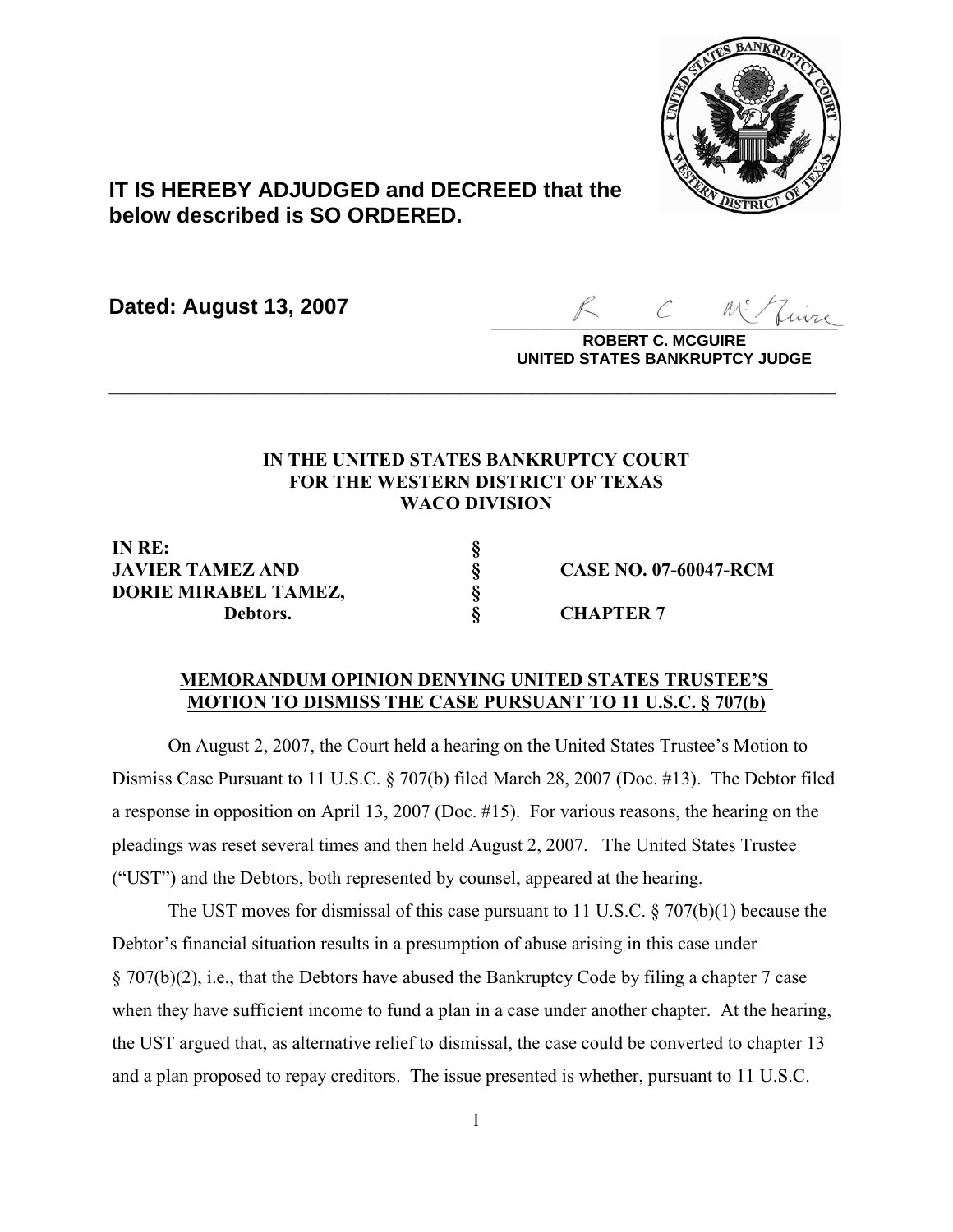§ 707(b)(2)(B), the Debtors have established sufficient grounds for the Court to find that special circumstances have arisen during the period of review of this bankruptcy case such that Debtors have rebutted the presumption they abused the Bankruptcy Code by filing their case as a chapter 7 and not as another chapter. 1

The Court has subject matter jurisdiction of the parties' dispute pursuant to 28 U.S.C. § 1334 and § 157. The matter is a core contested proceeding pursuant to 28 U.S.C. § 158(b)(2)(A) (matters concerning the administration of the estate) and (b)(2)(O) (other proceedings affecting the liquidation of assets of the estate). The following represents the Court's findings of fact and conclusions of law made pursuant to Bankruptcy Rules 7052 and 9014. Where appropriate, a finding of fact shall be construed to be a conclusion of law, and vice versa.

### Findings of Fact

The parties entered into the following Agreed Stipulations of Fact.

1. Debtors filed a voluntary petition for relief under chapter 7 of the Bankruptcy Code on January 22, 2007.

2. Debtors filed Official Form 22A (Statement of Current Monthly Income and Means Test Calculation) [hereinafter "Means Test"]and determined that the presumption of abuse arises in their case pursuant to 11 U.S.C.  $\S 707(b)(2)$ .<sup>2</sup>

3. The UST agrees that the presumption of abuse arises in this case.<sup>3</sup>

4. The UST timely filed a motion to dismiss in this case.

5. The Debtors filed a Declaration Regarding Special Circumstances claiming the Debtors' income has decreased from the amount they received during the six months prior to the

<sup>&</sup>lt;sup>1</sup> The UST has not moved for dismissal under § 707(b)(3) which allows dismissal if "the debtor filed the petition in bad faith ... or ... [if] the totality of the circumstances ... of the debtor's financial situation demonstrates abuse." See In re Haman , 366 B. R. 307, 311 (Bankr. D. Del. 2007). Thus, this Court is not determining whether the Debtors' case should be dismissed under the totality of the circumstances test by considering all of the circumstances of the Debtors' financial situation, including their ability to fund a chapter 13 plan. Id. at 312.

 $<sup>2</sup>$ This presumption arises based upon the fact that the Debtors' annualized current monthly income of</sup> \$60,764.04 exceeds the median family income for a family of 3 persons in Texas of \$50,061.00. See Line 15 of Debtors' Form 22 A filed January 22, 2007 (Doc. #4).

 $3$  The UST filed a Statement of Presumed Abuse in the case on March 2, 2007 (Doc. #9). The Debtors filed a Declaration of Debtors Regarding Special Circumstances to Rebut Presumption of Abuse on April 13, 2007 (Doc. #16).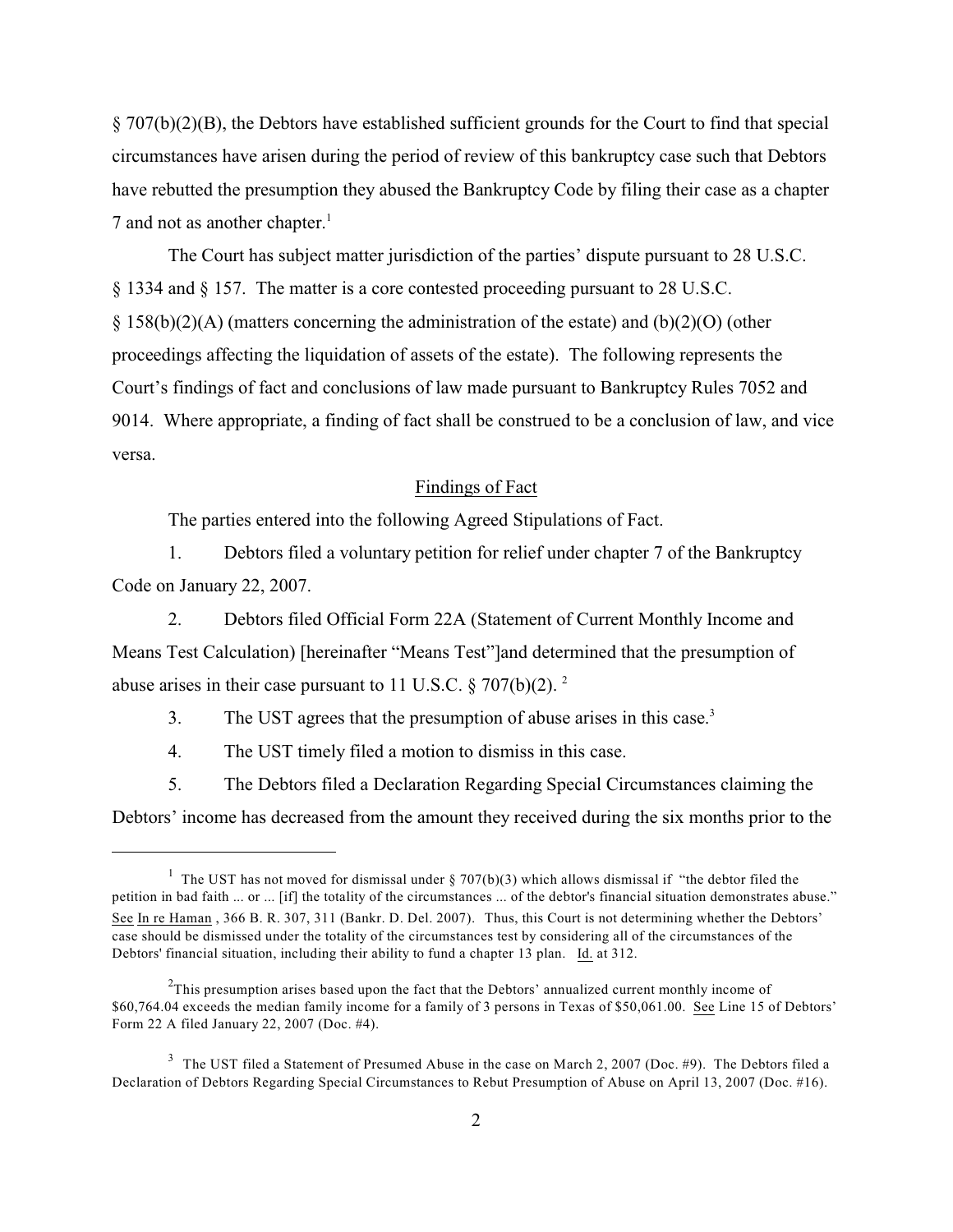filing of their case.

6. On May 1, 2006, Mr. Tamez voluntarily left his job at Bank of America where he was a salaried employee. He took a job with Countrywide Mortgage where he was paid \$3,000 per month for the first two months of employment, and then his compensation was solely from commissions beginning in July 2006. Mr. Tamez voluntarily ended his employment at Countrywide Mortgage and began working for Our Home Mortgage on a commission basis.

7. The Debtors' joint income from employment in 2004 was \$68,195.51. The Debtors' joint income from employment in 2005 was \$65,210.00.

After the hearing, the Court makes the additional findings of fact.

8. In their sworn affidavits made a part of Debtors's Declaration Regarding Special Circumstances to Rebut Presumption of Abuse, Debtors state that the change of employment by Mr. Tamez greatly reduced their income and their income is more accurately reflected on the line 4 of the Means Test for the 3 months preceding bankruptcy and as shown on Schedule I filed in the case on January 22, 2007.

9. On their Schedule F filed on January 22, 2007, the Debtors show \$69,281.66 in unsecured nonpriority debt. The Debtors again repeat this number in their Declaration Regarding Special Circumstances to Rebut Presumption of Abuse filed in the case on April 13, 2007. There was no issue regarding this amount of unsecured debt.

10. Mr. Tamez is 46 years old and has a degree in business management from Tarlton State University. He has approximately 14 years in the home mortgage brokerage field.

11. About April 2006, Mr. Tamez left his job at Bank of America where he earned a base salary of \$28,000 plus commissions handling home mortgages.

12. He left the job at Bank of America because he was approached by a bank customer and offered a job with that company, Countrywide Mortgage, because it needed a person who was bilingual to work with the company's Spanish-speaking customers. Mr. Tamez would be paid a salary for two months but thereafter would be paid commissions only. Mr. Tamez considered that this job offered him the opportunity to earn more money.

13. In July 2006, Mr. Tamez was offered another job in the home mortgage field by Our Home Mortgage, which later changed its name to Supreme Lending. He has worked at that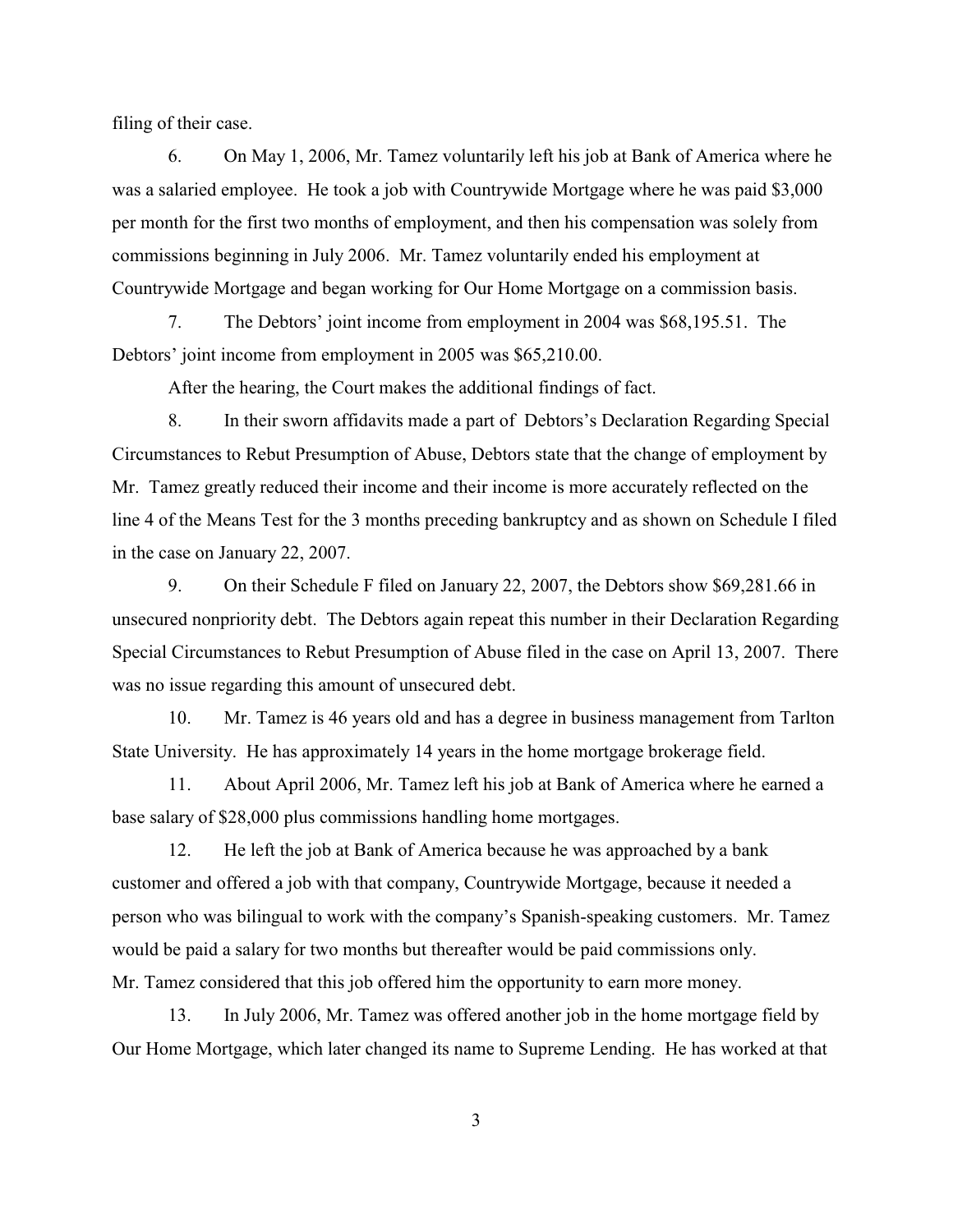job since July 2006. Mr. Tamez's salary is solely from commissions.

14. Mr. Tamez works with home buyers who are Hispanic and have little to no credit history. These buyers are higher risk borrowers who pay in cash and have little history with a banking institution. These buyers obtain loans from sub-prime lenders. Mr. Tamez testified as to the overall downturn in this market and the difficulty of qualifying these buyers for home loans, given that the qualification requirements change constantly. He has about three loans that may close, however, he put the chances of closing these loans at a 50/50 chance.

15. Mr. Tamez last received a check from his employer about six weeks ago. Twice, his payroll checks had been returned for non-sufficient funds.

16. Mr. Tamez has worked a second job. He worked at Walgreens but was laid off in April 2007 in a "cut back" in work force when employees with the lowest average weekly hours were let go. About a week prior to the hearing, he obtained a second job at Schwan's Food Company loading the trucks at night. He provided no salary information about this new job.

17. Mrs. Tamez's employment and level of pay has been steady. She has been the main source of income for the family.

18. The Debtors started having financial problems when Mr. Tamez still worked at Bank of America. In April to May 2006, he contemplated filing bankruptcy. He knew the difference between a chapter 7 and a chapter 13 case, but had no "inkling" what chapter to file, and they would file whichever type of bankruptcy case was better for their situation.

19. Mr. Tamez has searched for a job to take the place of the one with Supreme Lending. He has posted his resume on internet websites. He has gone on job interviews, but most jobs available are sales jobs in industries in which he has no expertise, such as health care or insurance, and would pay only commissions. These jobs all require "cold calls," something he is familiar with doing because he does these type of sales calls in the home mortgage market.

20. He was offered a job with Gage Communications but he did not take this job because he did not have expertise in the telecommunications market and he believed, when faced with questions by a potential customer, a lengthy history in the business helps make a sale. He would have been paid a base salary of \$20,000 per year plus commissions, but in any months in which he did not hit the monthly sales target, he would not earn any commissions.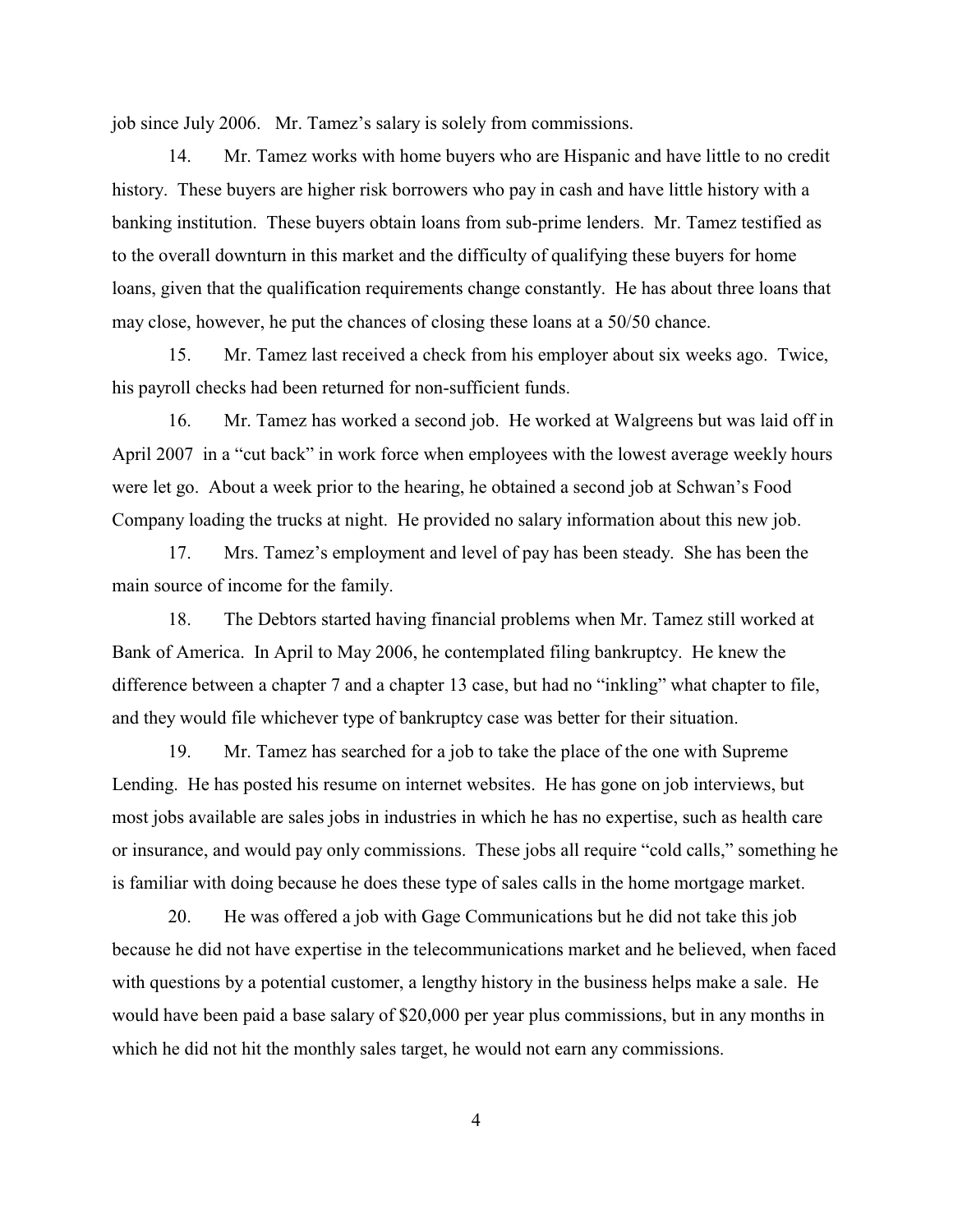21. Mr. Tamez has had difficulty finding a job in the banking industry because his poor credit history and his bankruptcy filing acts as a bar to his being considered for banking jobs.

22. The Debtors' home mortgage lender has filed a motion to lift the stay on the Debtors' home because the Debtors are now three months in arrears on loan payments. The monthly payment is \$977 without late fees.

23. The Debtors owe Members Choice for two cars, about \$1900 on a 2001 Ford Taurus and about \$900 on a 1999 Chevy Cavalier, plus a signature loan to Members Choice of about \$800. The loans are cross-collateralized. The payment to Members Choice is about \$600 per month.

#### Conclusions of Law

Here, because the presumption of abuse has arisen, the following subsection of  $§ 707(b)(2)$  applies:

(B)(i) In any proceeding brought under this subsection, the presumption of abuse may only be rebutted by demonstrating special circumstances, such as a serious medical condition or a call or order to active duty in the Armed Forces, to the extent such special circumstances that justify additional expenses or adjustments of current monthly income for which there is no reasonable alternative. (ii) In order to establish special circumstances, the debtor shall be required to itemize each additional expense or adjustment to income and to provide–

(I) documentation for such expense or adjustment to income; and

(II) a detailed explanation of special circumstances that make such expenses or adjustment to income necessary and reasonable. (iii) The debtor shall attest under oath to the accuracy of any information provided to demonstrate that additional expenses or adjustments to income are required.

(iv) The presumption of abuse may only be rebutted if the additional expenses or adjustments to income referred to in clause (i) cause the product of the debtor's current monthly income reduced by the amounts determined under clauses (ii), (iii), and (iv) of subparagraph  $(A)$  when multiplied by 60 to be less than the lesser  $of -$ 

(I) 25 percent of the debtor's nonpriority unsecured claims, or \$6,000, whichever is greater; or

(II) \$10,000.

The UST argues the Debtors did not itemize their adjustments to income nor did they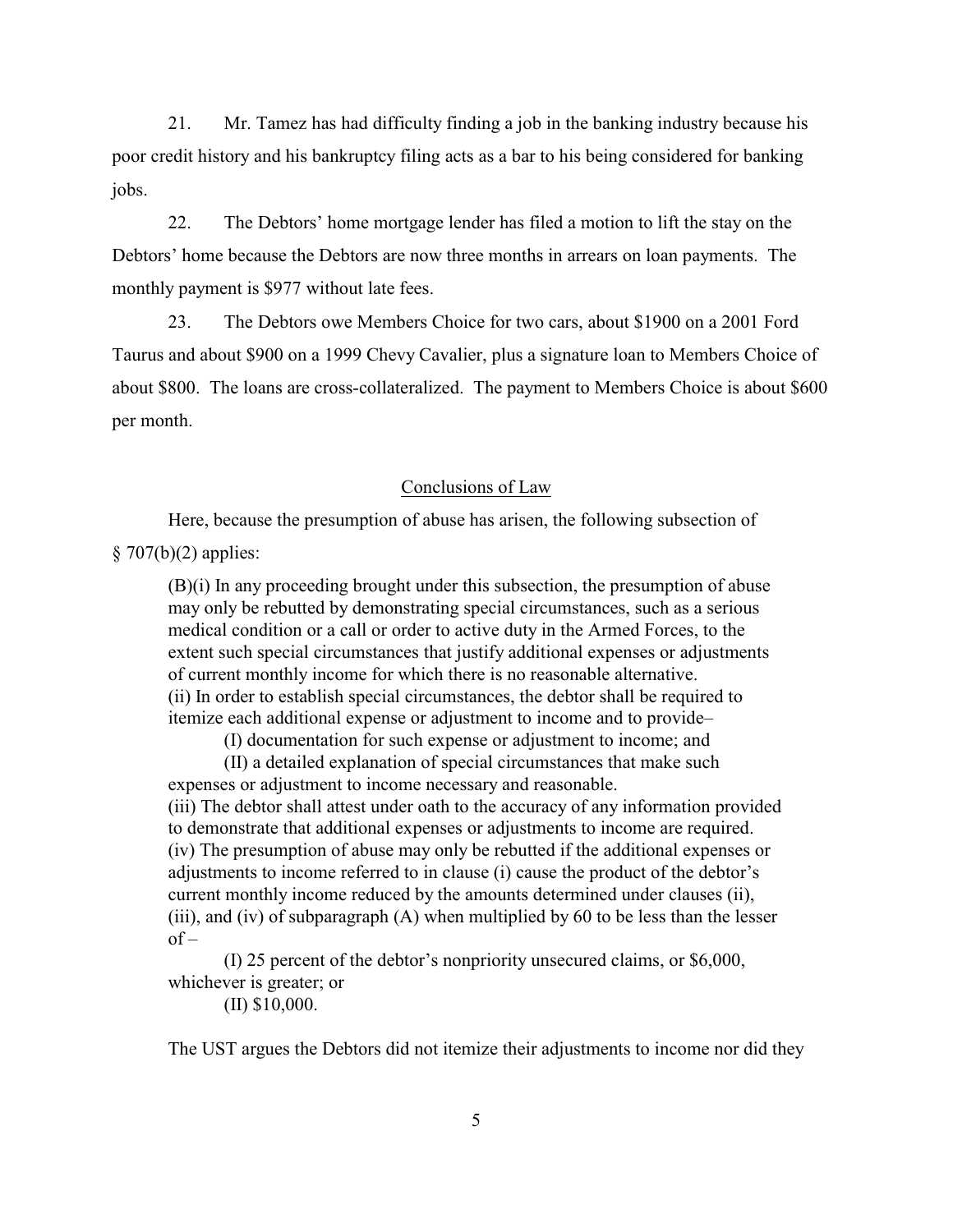provide documentation of the adjustments. For example, the Debtors could have introduced into evidence bank statements showing their deposits over the past months, or they could have obtained evidence from Mr. Tamez's employers describing any commissions Mr. Tamez has received (or not received) since the filing of this case. The UST argues that Mr. Tamez's testimony at the hearing does not qualify as providing documentation for the claimed negative adjustment to income. Further, if the Court were to find that special circumstances exist, the UST argues the Debtors failed to prove that the resulting adjustment to income would result in there being no presumption of abuse in this case.

Debtors argue that, by the testimony under oath of Mr. Tamez at the hearing, they proved their loss of income caused by Mr. Tamez's choice of jobs, jobs that had the possibility to provide the Debtors with more income but did not due to economic market factors beyond the Debtors' control. They assert that their financial situation is further hampered by having a bankruptcy on their credit report which lessens employment opportunities for Mr. Tamez in his area of expertise, the lending industry, and his inability to keep his part-time job because of a layoff by the employer. They argue that Mr. Tamez's testimony is bolstered by the filing of a motion for relief from stay by their home mortgage company in their bankruptcy case because of the Debtors' inability to make their most recent three months of mortgage payments. They argue that the UST, through her cross-examination of Mr. Tamez, did not dispute their loss of income. Debtors assert that the testimony of Mr. Tamez, combined with the documentation filed in their bankruptcy case, being the stipulations of fact with the UST, their Schedules I and J, and their sworn declaration of special circumstances, are sufficient to document their loss of income. Finally, Debtors argue, that because of the Means Test addition to the Bankruptcy Code put in place by BAPCPA, there is little relevant case law on the issue of a debtor trying to prove a loss of income caused by job change, with most of the cases focusing on additional expenses incurred by the debtors.

Section 707(b)(2) includes both procedural and substantive elements. The substantive requirement found in § 707(b)(2) requires that the debtor demonstrate "special circumstances, such as a serious medical condition or a call or order to active duty in the Armed Forces, ... that justify additional expenses or adjustments of [the debtor's] current monthly income for which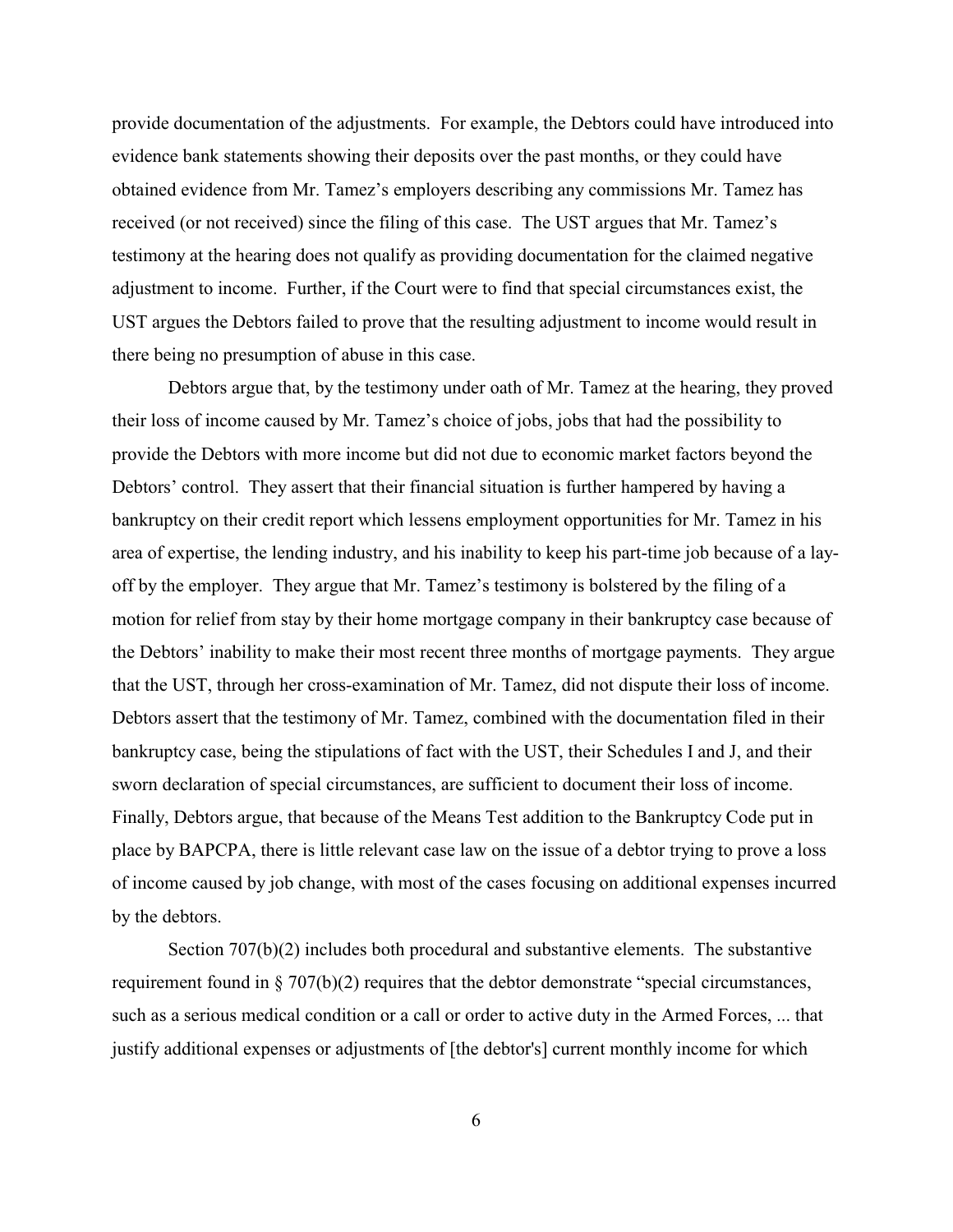there is no reasonable alternative." 11 U.S.C. § 707(b)(2)(B)(i). This Court must decide whether Mr. Tamez's job changes, both voluntary and not a listed example of a special circumstance in § 707(b)(2)(B), and occurring during the six-month review period encompassed by the Means Test, are a special circumstance that justifies a downward adjustment to the Debtors' monthly income.

The term "special circumstances" is not limited to circumstances outside of a debtor's control, thus, it is possible for situations within the debtor's control to be a special circumstance. See In re Graham, 363 B.R. 844, 850 -851 (Bankr. S.D. Ohio 2007) (requirement that debtor work in another state when he could not find employment in his home state, and the remainder of the family not being able to move because of custody orders was special circumstance allowing additional expenses deductions which lowered income below presumption of abuse level); In re Haman, 366 B.R. 307, 313 (Bankr. D. Del. 2007) (Debtor's showing that she was co-signor on student loan, it was a nondischargeable debt, and her son was not making the payments, showed she was left with no reasonable alternative but to pay the debt, thus a special circumstance existed). Thus, special circumstances are not limited to those "narrow and defined categories of special circumstances described in section 707(b)(2)(B)," such as "a serious medical condition or a call or order to active duty in the Armed Forces." Haman, 366 B.R. at 312 ("Congress' use of the words 'such as' to introduce the examples [serious medical illness or call to military duty] indicate its intent to provide a non-exhaustive list of illustrations rather than to constrict any application of the statute."); see also In re Littman, 2007 WL 1957175 (Bankr. D. Idaho 2007) at 7 (in deciding whether an event could be a special circumstance, the court adopted "a fact-specific, case-by-case approach to assessing special circumstances under the several requirements of  $\S 707(b)(2)(B)$ "). In contrast, "this exception is not available to justify the approval of expenses incurred merely at a debtor's discretion.... [but] the parameters of acceptable expenses must be strictly construed to allow only those expenses which are truly unavoidable to the debtor." Id. at 314-15. "[T]he plain language of section  $707(b)(2)(B)$  is clear-for a debtor to successfully obtain an additional expense or adjustment of [current monthly income], she must demonstrate a special circumstance which leaves her with no reasonable alternative but to incur the expense or cause the income adjustment." In re Haman, 366 B.R. at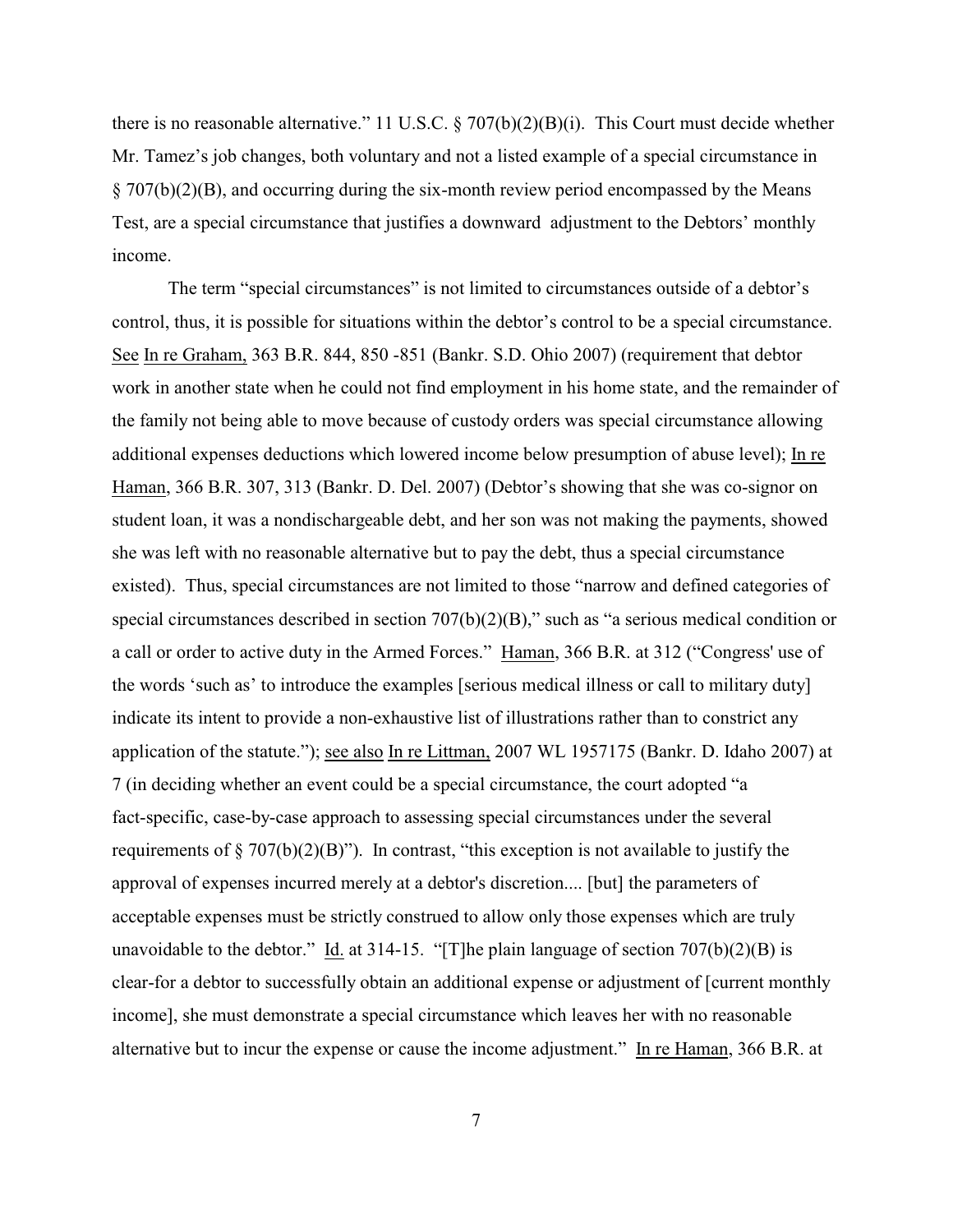313; see also, In re Thompson, 2007 WL 1880290 (D. Ohio June 29, 2007) at 9 (court denied retirement loan payments as additional expenses, finding that a situation as common as a withdrawal from a retirement plan cannot be a special circumstance when only provided testimony by the debtors of their general inability to pay bills and no itemization or detail; the debtors must provide more evidence that the circumstances under which the debtor needed to borrow were "special").

Here, the Court finds that Mr. Tamez's job changes are a special circumstance. Mr. Tamez changed jobs prior to filing bankruptcy in the hopes of increasing his income, actions which later proved to be unsuccessful for reasons out of his control. There is no evidence that he changed jobs to lessen income for bankruptcy filing purposes. Mr. Tamez's job changes are considered special circumstances for which, if he has met the procedural requirements stated below, he can assert a downward adjustment to income.

The procedural elements of  $\S 707(b)(2)$  are set forth in 11 U.S.C.  $\S 707(b)(2)(B)(ii)$ . These requirements for a debtor to establish each special circumstance resulting in an added expense or change to income require the debtor: 1) to itemize each expense or adjustment, 2) to support each expense or adjustment with documentation, 3) to explain of why each expense or adjustment is necessary and reasonable, and 4) to swear to the accuracy of the information. This Court must decide whether the Debtors' filing of a declaration in support of rebutting the presumption of abuse, along with Mr. Tamez's testimony, meets this procedural requirement. Other than to file a declaration rebutting the presumption of abuse, and to point to the schedules filed with the petition, Mr. Tamez provided no documentation, as the UST asserts he must have done, to corroborate his claim of decreased income.

A review of some of the case law, at least from what appears in the text of the opinions, shows that some courts have considered the debtor's testimony sufficient to provide the itemization of additional expenses required by  $\S 707(b)(2)(B)(ii)$ . See In re Graham, 363 B.R. 844, 851- 852 (Bankr. S.D. Ohio 2007) (only evidence was testimony of the debtor and information listed on their Means Test calculation form). That court stated "[a]lthough the Debtor's evidence may be described as marginal, in that it lacked great specificity and documentary support, it was sufficient to carry the Debtor's burden of a preponderance of the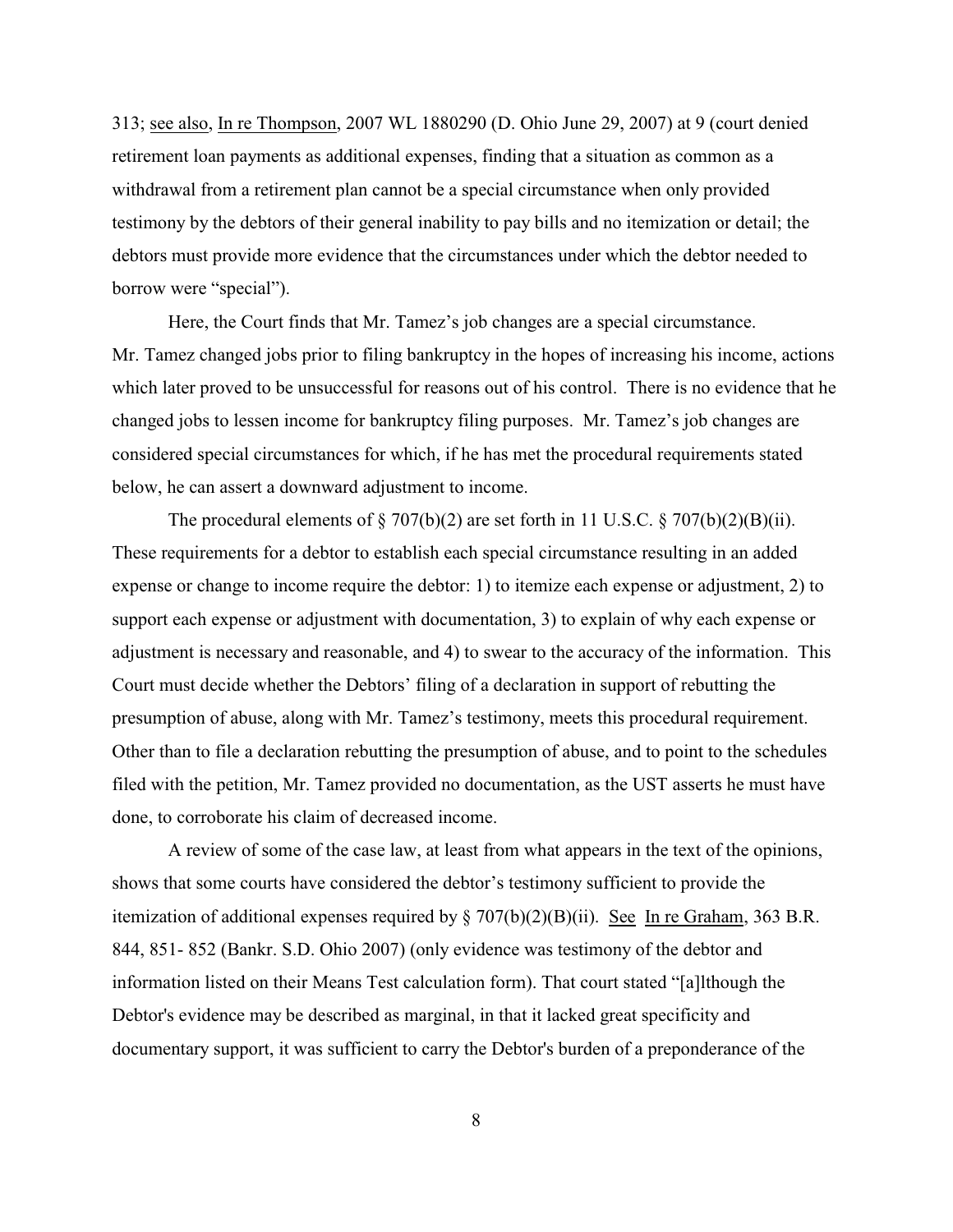evidence." Id. at 852 n.6. Likewise, in In re Oliver, 350 B.R. 294 (Bankr. W.D. Tex. 2006), the debtor filed a declaration regarding special circumstances to rebut the presumption of abuse and testified as to the need for additional expenses but provided no documentary evidence. As to vehicle expenses, the Oliver court allowed an additional expense for gasoline because it was supported by the debtor's testimony regarding the use of his vehicle for work and the miles he must drive for his job. Id. at 302. However, the court denied other transportation expenses, such as a proposed, anticipated car payment to be incurred in the future when the debtor replaces his high mileage vehicle and some other expenses because the debtor provided no evidence of these expenses at all. Id. Likewise, the court denied expenses about which the debtor testified, but provided no corroborating documentary evidence, and for which there was controverting testimonial evidence. For example, the court denied expenses of a claimed serious medical illness about which the debtor testified but for which there was no documentary evidence and for which the debtor's testimony regarding his steady work history refuted the seriousness of this medical condition. Id. at 303. Second, the court denied a claimed loss of income because the debtor also testified that this possible decrease in income was due to an "anticipated" job change with his current employer but for which he provided no specific information, and, as of the hearing date, he had not changed jobs. Id. at 298. required by

It has been an easier decision for a court to determine that the requirements of § 707(b)(2)(B)(ii) have been met when the debtor has submitted a declaration in support of rebutting the presumption of abuse, which is attested under oath and describes in detail, the circumstances necessitating an additional expense, and to which supporting documentation is attached. See In re Haman, 366 B.R. at 312. The Haman court allowed the debtor to deduct an expense for a student loan payment on which she was liable because she provided the court with a copy of the loan and provided testimony at the hearing why she, and not her child, must make the payment. In re Haman, 366 B.R. at 312.

The available case law deals, for the most part, with how a debtor can prove a claim for additional expenses. There is no case law directed solely at proving an adjustment to income. However, the cases regarding the allowance or disallowance of additional expenses provide guidance to how a debtor can prove an adjustment to income.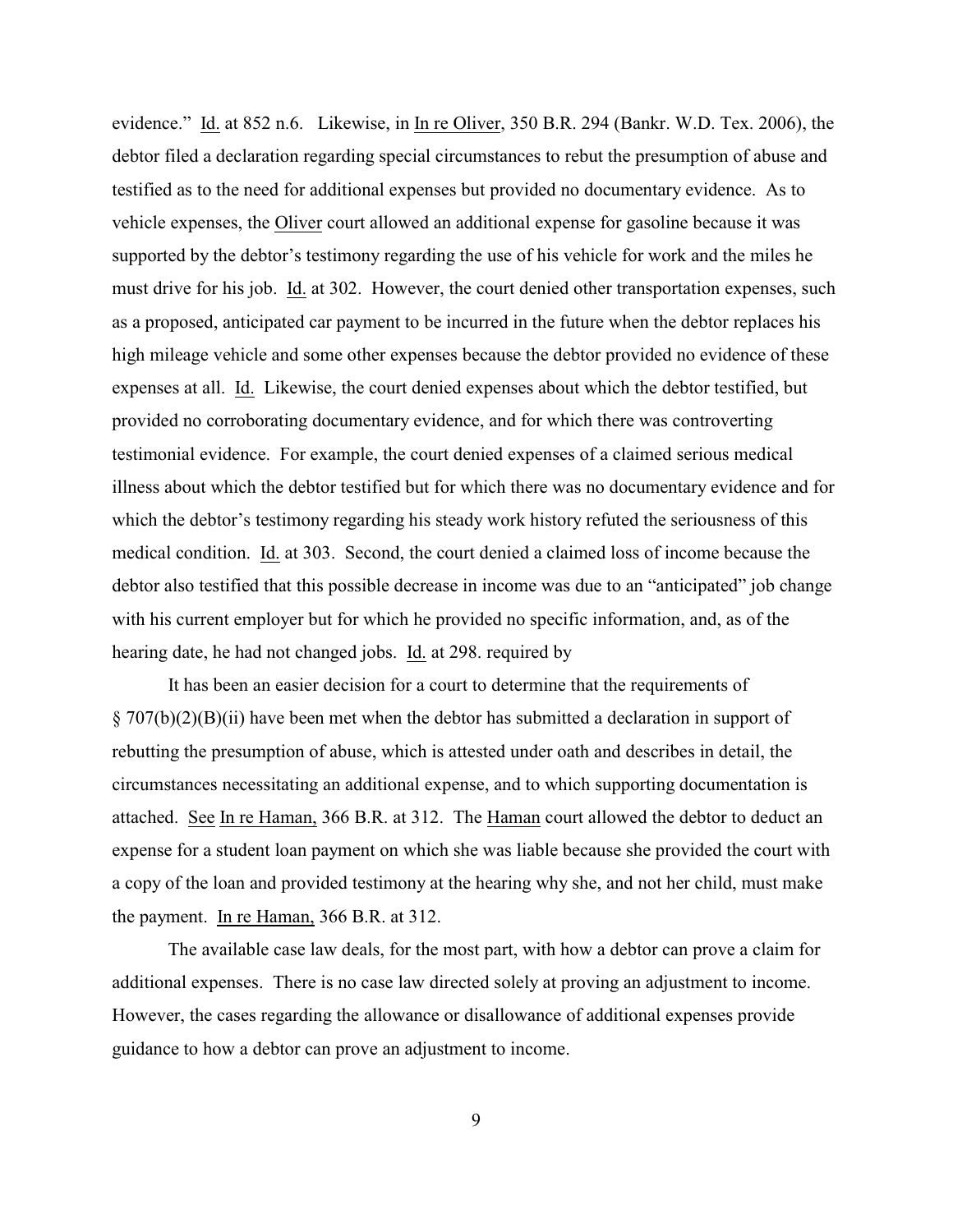At the time of filing, Mr. Tamez was working two jobs. In April 2007, he lost the second job but, about a week prior to this court hearing, he had started a new, second job. Since Mr. Tamez left his job with the Bank of America, his financial condition has seriously deteriorated from a combination of the decline in the sub-prime mortgage lending market that has greatly affected his income from Supreme Lending and his inability to find a better paying job in the banking industry because of his own poor credit history. His approximate 14 year expertise is in the loan origination business for the Hispanic, Spanish-speaking market. He credibly testified that these borrowers, having no credit history, must borrow from sub-prime lenders and have difficulty obtaining home loans, and due to the recent downturn in this market, have an increasingly difficult ability to obtain a loan. Also, the qualifications for borrowers are constantly changing, making borrowers subject to constantly changing rules. Thus, Mr. Tamez's prospects for a better-paying job in his area of expertise are not good. Mr. Tamez testified that, as of the hearing, his financial situation had not improved and was worse.

Mr. Tamez credibly testified why he has not accepted a sales job in areas where he has little expertise, such as in the health care, insurance, and telecommunications fields. He testified that he was not familiar with those industries and he believed that, without an extensive background in them, he would lose customers to salesmen with histories in those businesses. Additionally, most of the jobs offer salaries based on straight commission.

 The Debtors are behind on the last three payments owed on his house mortgage of \$997 per month, and the mortgage lender has filed a motion for relief from stay. Mr. Tamez has outstanding car loans totaling \$2800 and an \$800 signature loan secured by the vehicles. His total car and house payments are approximately \$1600 per month. Mrs. Tamez receives about \$1678 in net take home pay, barely enough, without considering other monthly expenses, to make these payments.

The Court finds the Debtors have met the procedural requirements of  $\S$ § 707(b)(2)(B)(ii) and (iii). In their sworn declaration, they point to specific information shown in the Means Test and in their Schedules I and J which they believe is an accurate reflection of their current income. It is correct that the Debtors did not provide any sort of corroborating documentation, such as copies of bank statements and/or information from employers regarding income, to show the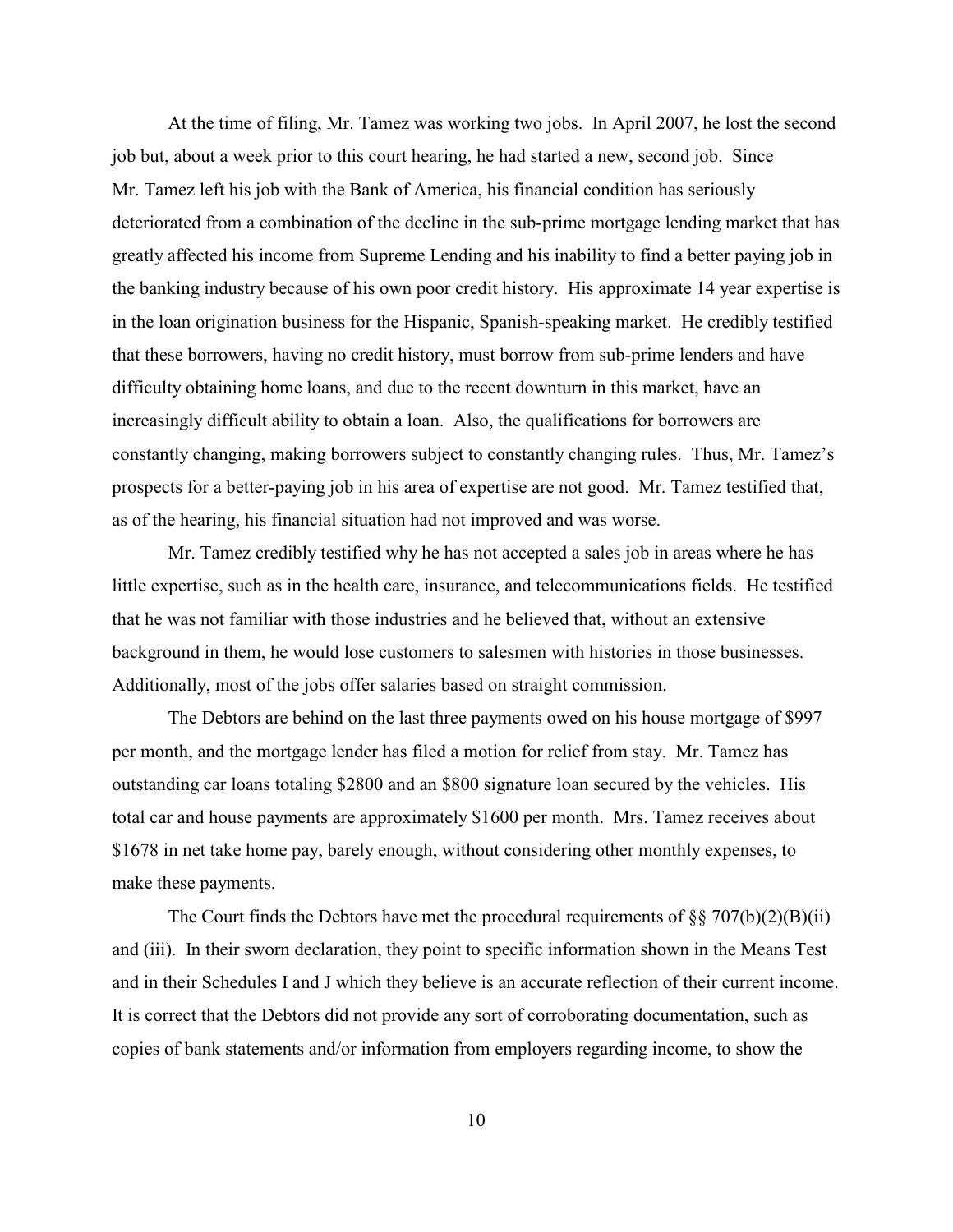decrease in income, and this would have been helpful. However, Mr. Tamez provided credible testimony about his job situation and the Debtors' historical and current income, information certainly within his personal knowledge.

The Court finds support for the ability to look at events occurring both prepetition and postpetition to the Debtors's situation by the cases of In re Singletary, 354 B.R. 455 (Bankr. S.D. Tex. 2006) and In re Cortez, 457 F.3d 448 (5th Cir.2006). In Singletary, the court determined that it was bound to follow the controlling precedent of Cortez, and although the appellate court analyzed a pre-BAPCPA version of § 707(b), it found that a bankruptcy court could look at postpetition events, not just income and expenses existing on the petition date, when deciding a motion to dismiss under § 707(b)(3). Singletary, 354 B.R. at 464-65. Following Cortez, the Singletary court determined that the means test calculation should occur as of the filing of the trustee's motion to dismiss, and the court was allowed to consider any changed circumstances of the debtor between the filing of the petition and the filing of the motion. Id. at 466 (citing Cortez, 457 F.3d at 450-55). Here, the UST filed the motion to dismiss on March 28, 2007, thus, information since the filing in January 2007 that the Debtors' financial situation has gotten worse should be considered and provides support for considering their claimed reduction to income.

In their sworn Declaration of Special Circumstances, paragraph 2, the Debtors state that the income shown on the Means Test for Months 3-1 on line 4 and on Schedule I more accurately reflects Mr. Tamez's current income as a loan officer.

Considering the Means Test information, the last three months on the Means Test on line 4 show Mr. Tamez to have a monthly average net income from Supreme Lending of \$1331 (this is the average of \$1602 for Month 3 (October 2006), \$1220 for Month 2 (November 2006), and \$1172 for Month 1 (or the last month before filing bankruptcy, December 2006)). Using this \$1331 monthly average income, and adding it to Mrs. Tamez's stable monthly income of \$2384 (shown on line 11 of the Means test), Debtors have current monthly income of \$3715. Multiplying \$3715 by 12, they have Annualized Current Monthly Income of \$44,580, an amount less than \$50,061 shown as the Texas median family income for a family of three persons, thus, there is no presumption of abuse (see lines 13-15 of the Means Test).

However, Mr. Tamez's testimony shows that he had nearly always had a second job during the time period at issue, and although he did lose the Walgreens job, he had recently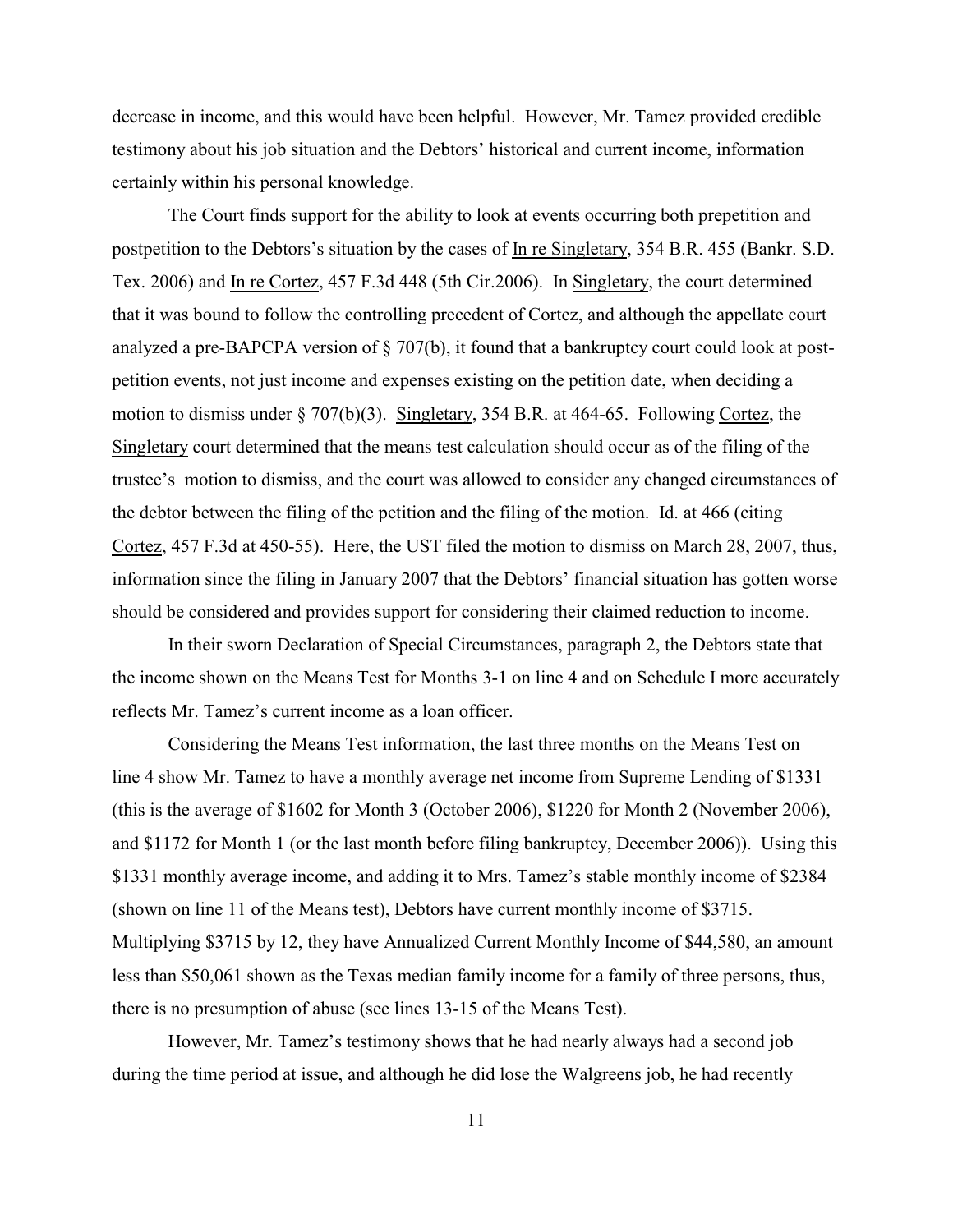obtained a second job at Schwan's Foods but he provided no financial information about this job. Considering that Mr. Tamez earns at his Schwan's job about the same as he earned from October through December 2006 at Walgreens, this approximately \$874 average monthly income should be included<sup>4</sup> with his net income from Supreme Lending. Thus, his total income for this threemonth period from his two jobs was, on average, \$2205 (\$1331 plus \$874) for October through December 2006. Using this \$2205 average income, and adding it to Mrs. Tamez's stable monthly income of \$2384 (shown on line 11 of the Means Test), Debtors have current monthly income of \$4589. Multiplying \$4589 by 12, the Debtors have Annualized Current Monthly Income of \$55,068, an amount greater than \$50,061 shown as the Texas median family income for a family of three persons, and causing the Debtors to continue on through the Means Test (lines 13-15). The \$4589 total current monthly income is compared with the Debtor's total monthly deductions and expenses of \$4478 (lines 48-49), resulting in \$111 as monthly disposable income, which is then multiplied by 60, resulting in \$6660 as the Debtors' 60-month disposable income (lines 50-51). That \$6660 is then applied to the test at line 52, and because this number is at least \$6000 but not more than \$10,000, the Debtors must continue on through the Means Test. The Debtors then fill in their total non-priority unsecured debt of \$69,281, and calculate 25% of this number, or \$17,320 (lines 53-54). Because \$6665 is less than \$17,230, the Debtors have completed the Means Test, and there is no presumption of abuse (line 55). Thus, the Debtors' income, as adjusted is, below the means test thresholds contained in  $\S$  707(b)(2)(B)(iv)(I) and (II), and the Debtors have rebutted the presumption of abuse.

The Debtors also point to the income in their Schedule I and J filed as of January 22, 2007 [and which are to show income and expenses at the time the case is filed] as being a more accurate indication of their true income. Schedule I shows that Mr. Tamez makes \$4194.57 in monthly income. That number is added to Mrs. Tamez's monthly income of \$1678 (\$2028.65 gross less \$350.65 in payroll deductions), giving \$5872.57. Then, deducting the expenses shown on Schedule J, including the \$1551 business expenses, the Debtors have a negative \$223.92 in disposable income.

 $^{4}$ This \$874 average is found by adding \$1123.94 for Month 3 (October 2006), \$694.48 for Month 2 (November 2006), and \$802.38 for Month 1 (or the last month before filing bankruptcy, December 2006), and then dividing by three.